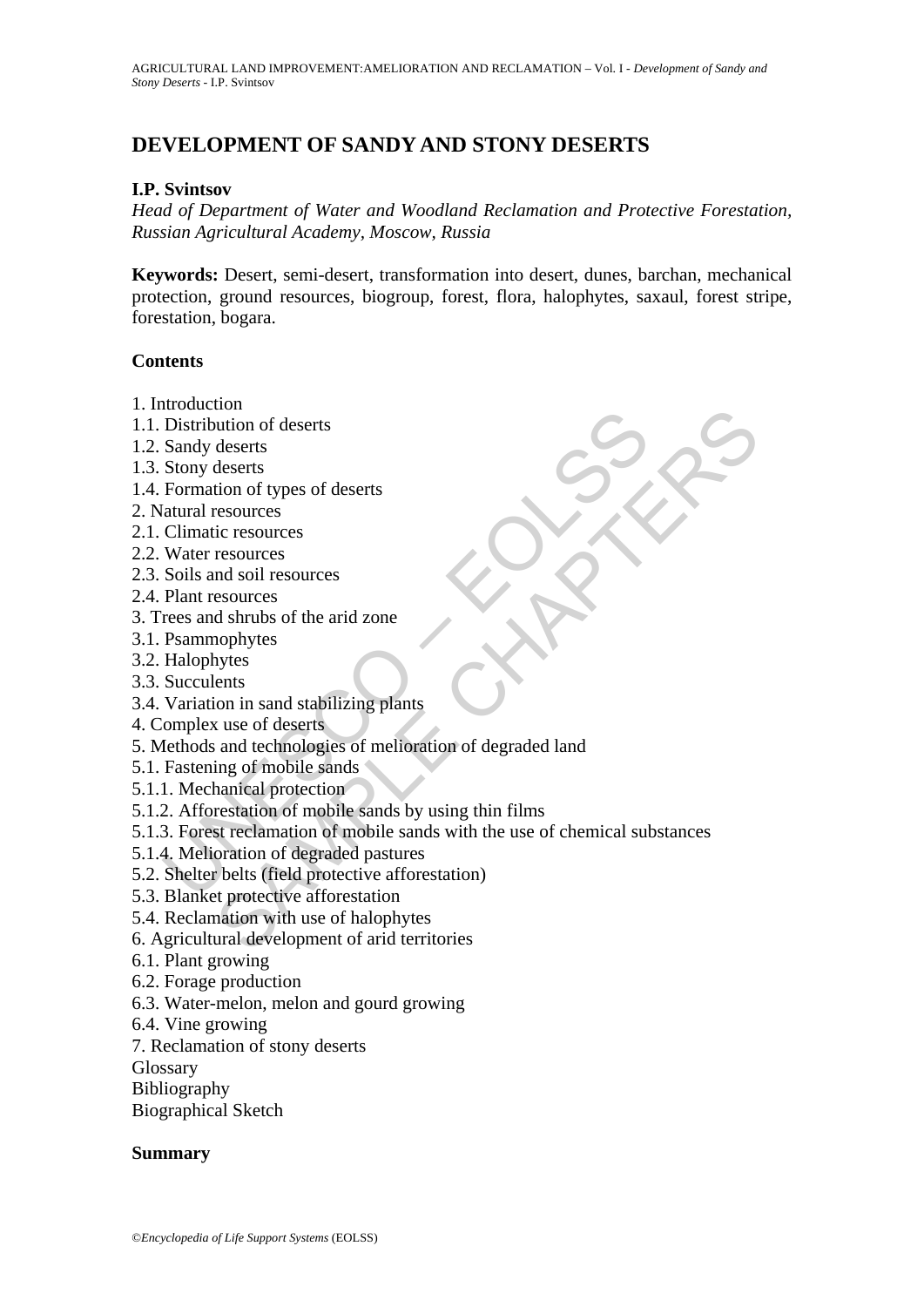Arid regions occupy about 31% of the Earth. Depending on geological and geomorphological features, various types of deserts are generated: sandy, sandy-shingle, rubble, stony, solonchak, clay, etc. Sandy deserts occupy about half of the total area of deserts.

A wide variety of natural conditions can be found in deserts, depending mainly on geological and climatic factors. Many features are common to all deserts, however: extreme drought, constant deficiency of humidity and mevap-transpiration out far exceeding atmospheric precipitation. Surface flow is generally lacking but ephemeral streams can follow the short periods of heavy rain. The vegetative resources are invariably poor.

Аrid regions attract various forms of economic activity. High аgricultural potential and presence of land suitable for arable promote development of agricultural activity .The presence of various minerals encourages development of extractive and process industries. Practically all аrid regions are used for some form of grazing.

Ecosystems of arid regions are vulnerable to both natural and anthropogenic influences. Sometimes the processes of degradation reach a scale meriting the term 'ecological disaster', e.g. the Sahel zone, the Aral Sea region, and the northern part of the Caspian Sea basin.

ence of land suitable for arable promote development of agriculence of various minerals encourages development of extractives. Practically all arid regions are used for some form of grazity<br>systems of arid regions are vuln If land suitable for arable promote development of agricultural activity of various minerals encourages development of agricultural activity of various minerals encourages development of extractive and proPractically all a Preservation of natural ecosystems and rational use of natural resources in аrid regions is a global problem. The issue has been considered many times at UN conferences. According to the accepted documents the general approach on prevention of degradation of arid lands is a system of measures which focus attention on both preventive and proactive steps for rational use of natural resources, and preservation of agricultural potential. Thus all measures are interconnected with the normative documents and acts.

Reclamation of degraded land is provided by various methods and technologies. Меliorative effects can be achieved on a regional scale by afforestation (both field protective and mass afforestation). Forest reclamation of saline ground can be achieved by using halophytes.

Agricultural production in arid areas is considered from the viewpoint of possible transformation of biocenoses, but in ways that can ensure the survival of biodiversity and landscape features.

# **1. Introduction**

The word *desert* is used to describe extensive natural areas with extremely droughty and hot climates, and rather sparse vegetation. The insignificant amount of precipitation (less than 250 mm), its non-uniform distribution through the seasons of the year, and extremely high inter-year variability, are typical of deserts. In deserts evaporation exceeds precipitation, and there is no perennial surface flow.

Desert lands are typically characterized by high aridity, as determined by a ratio of 0.2 to 0.03 for annual atmospheric precipitation to annual evaporation. The driest deserts,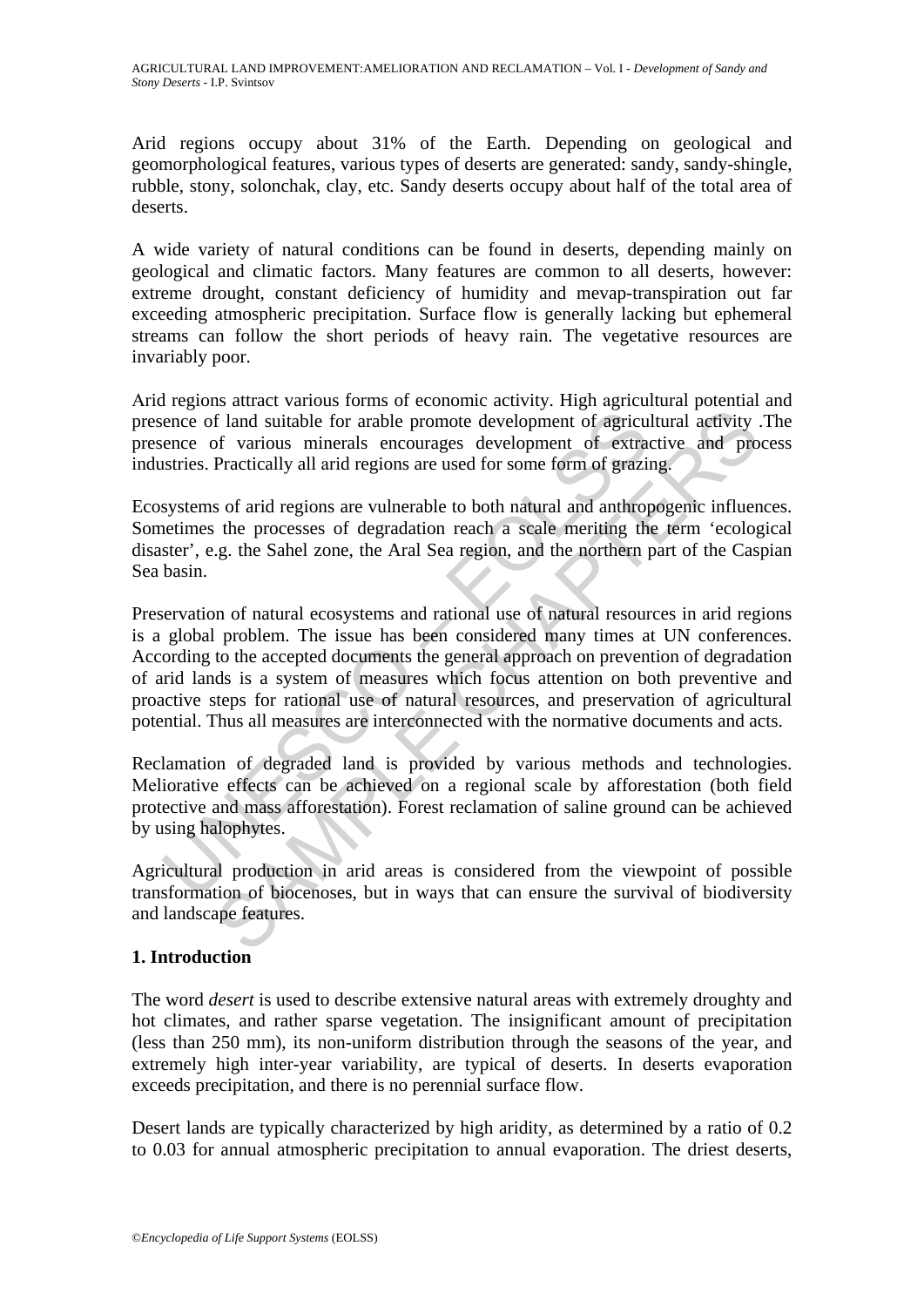which are known as hyper-arid, have a ratio of less than 0.03, i.e. the evaporation exceeds atmospheric precipitation by a factor of 33.

Deserts are distributed throughout all the continents, except for Antarctica. They can be split into three natural zones, characterized by climate (temperate, subtropical and tropical), latitude and longitude

# **1.1. Distribution of deserts**

The deserts of the first longitudinal region are in Northern America, in the temperate and subtropical zones between latitudes 22 and 44<sup>°</sup> North. They extend a distance of more than 2500 km, and include the deserts of the Mohave, Chihuahua and Sonoran. The general area of arid land in North America is  $4.26$  million km<sup>2</sup> or  $20\%$  of the continent. Deserts currently occupy about 9% of the land and do not form a continuous desert zone, but are located in inter-mountain hollows, plateaus, and table-lands.

The second region of deserts is located in South America, where, alongside the Pacific Ocean coast, a narrow strip almost 3000 km long comprises the Peruvian-Chilean deserts (Sechura to Atacama), mainly occupying foothills and coastal plains across three climatic zones—tropical, subtropical and temperate. Arid land in South America occupies about 19% of the territory, and deserts about 9%, or 3.69 million  $km<sup>2</sup>$ . Deserts also occupy part of the plains of Argentina (in Patagonia and the Gran Chaco).

inent. Deserts currently occupy about 9% of the land and do not<br>ert zone, but are located in inter-mountain hollows, plateaus, and t<br>second region of deserts is located in South America, where, alt<br>second region of deserts Deserts currently occupy about 9% of the land and do not form a continual, but are located in inter-mountain hollows, plateaus, and table-lands.<br>
I region of deserts is located in South America, where, alongside the Past, The third desert region is the African-Asian and this occupies a huge area. It extends across a continuous strip almost 11 000 km long, from the Atlantic coast of Africa to the valley of the Huang Ho river in China. It includes the greatest deserts on Earth—the Sahara, the deserts of Arabia, Central Asia, Iran, the Tar, Takla-Makan, Gobi, etc. On the African continent, deserts lie approximately between 15 and 30<sup>°</sup> N; in Asia, between 15 and  $35^{\circ}$  N; in Arabia, between 22 and  $48^{\circ}$  N, and in Central Asia, between 36 and 46<sup>°</sup> N. The deserts of Central Asia are in the temperate zone, while in North Africa and Arabia they are tropical and subtropical.

Arid land occupies 51% of the area of North Africa, and deserts about 37%. In Central Asia deserts make up 55% of the area; in the Arabian peninsula 95%; in India 11%, and in Pakistan 18%. As a whole on the Asian continent, arid land occupies 15 million km2 or 37% of the continent, and deserts more than 9 million  $km^2$  or about 22%.

The fourth desert region is in the south-west of Africa; it occupies more than 2.3 million  $km<sup>2</sup>$  and is located in the tropical and subtropical zones between 6 and 33 $\degree$  S. It includes the deserts and semi-deserts of the Namib and the Kalahari and upland semi-desert of the Great Karoo. The Namib desert is reminiscent of the Atacama desert in Chile, being an apparently rather lifeless strip of land, extending for 1000 kilometres, close to the Atlantic coast.

The fifth desert region is represented by the deserts of Australia. Arid land occupies about 80% of all continent. True deserts, however, are located mostly in the tropical zone between 20 and  $34^{\circ}$  N over an area of 3.9 millions  $km^2$ .

A large area of desertified land has appeared in recent decades on the Eurasia, in the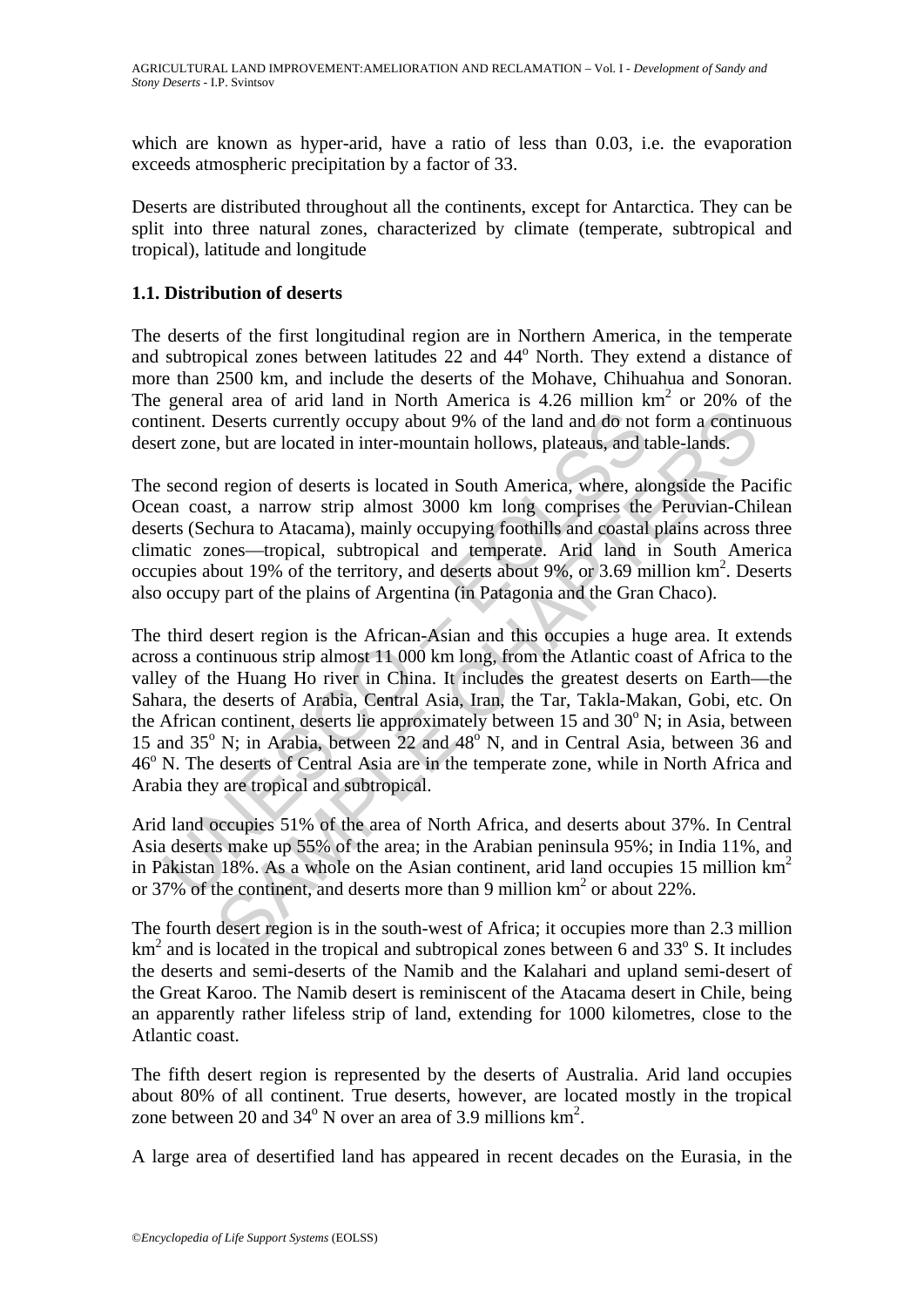Northern part of the Caspian Sea basin, in the lower part of the river Kura. The general area of arid and semi-arid land here occupies about  $752 000 \text{ km}^2$ , of which more than one million hectares has become mobile sand over the last two decades.

Desert also occurs in the north-west extremity of the Yucatan peninsula (Mexico), on the Caribbean coast of Colombia, in the eastern extremity of Brazil, in the south-west extremity of the island of Madagascar, on the east coast of the island of Sri Lanka, in Siberia and Transbaikalia.

Eolian processes are of great importance in shaping the modern relief of deserts. Under their influence in deserts, traces of former influence of all other processes are erased, and a huge new geological formation is created.

# **1.2. Sandy deserts**

The sandy deserts of the world occupy about half of the general areas of true deserts, corresponding in size to 4.6 to 7.0 million  $km^2$ . This represents 3.0 4.6% of the total area of the Earth's surface. To this area it is possible to add  $20000 \text{ km}^2$  of intracontinental sandy massif in the humid zone.

### **1.3. Stony deserts**

The stony deserts comprise a variety of landscape formations. They may be flat or with low hills, with rubble or a sandy-shingle surface, coarse-grained gravel, grey-brown soils and poor rarefied vegetation. There is no surface water. Subterranean water can be abundant. Such deserts are widespread in Asia, on the Arabian peninsula, in the Sahara, Australia, and in North and South America.

# **1.4. Formation of types of deserts**

**Sandy deserts**<br>
sandy deserts of the world occupy about half of the general are<br>
seponding in size to 4.6 to 7.0 million km<sup>2</sup>. This represents 3.0<br>
of the Earth's surface. To this area it is possible to add 20<br>
inental deserts<br>deserts<br>deserts of the world occupy about half of the general areas of rue des<br>ing in size to 4.6 to 7.0 million km<sup>2</sup>. This represents 3.0 4.6% of the<br>e Earth's surface. To this area it is possible to add 20 000 k Sandy deserts are formed from friable sandy alluvial deposits mainly of river and marine origin. Most of the large sandy deserts of the world are of ancient origin. They include the Erg-Iguidi, Great Erg Occidental, Great Erg Oriental, Erg Chech and other sand massifs of the Sahara, the Great Sandy Desert and Great Victoria Desert in Australia, the Great and Small Negev and the Rub-Al-Khali on the Arabian peninsula, the Тhаr Desert in India and Pakistan, and the Karakum Desert in Turkmenistan.

The sandy deserts of coastal lowlands occupy smaller areas. This type includes the coastal sandy deserts of Western Sahara, the Great Sandy Desert in Western Australia, and the sandy deserts of the Northern part of the Caspian Sea basin in Russia and Kazakhstan..

Sandy deserts of foothill plains usually occupy a small area. They are formed on sandy and sand/shingle deposits. Such deserts can be found in the foothill areas of Koppeh Dagh in Turkmenistan, on the Arabian peninsula, and less often in the Sahara. The largest sandy deserts of this type are available in the arid areas of on the eastern seaboard of South America (Atacama).

Sand/shingle deserts can be found on late tertiary and cretaceous deposits, on plateaus,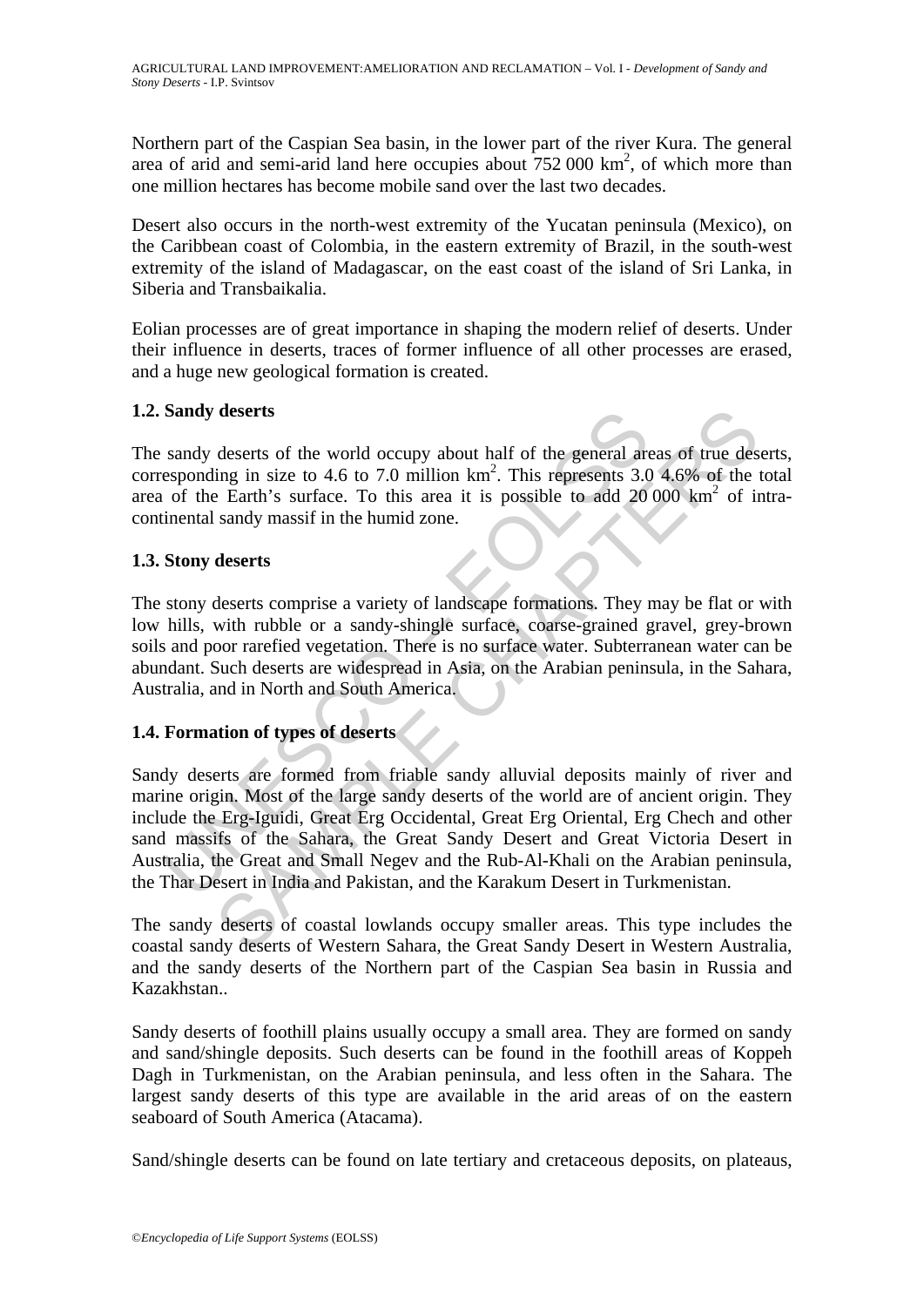foothill plains and on inter-mountain hollows. The surface layer is composed of sandy conglomerates and shingle. Local names for such deserts include reg (Iran), serpr (Arabia), and gobi (Mongolia).

Sand/shingle deserts have a wide distribution in Central Asia—in Ordos, Alashani, Western Tsaidam (China), Gobi (Mongolia), Djungarian and the Tarim basin (China). This landscape is typical of Sahara, the Arabian peninsula and Australia (the Simpson Desert). In Central Asia they are widespread on the raised plains of Zaunguzskiye Karakumy (Turkmenistan) and Kyzylkum (Kazakhstan).

Deserts with a surface covering of stones and boulders, have been created by removal of all the finer surface material, i.e. dust and fine sand, by wind and water.

Stony deserts are usually formed on low hills. They are distributed across Asia, particularly on the Iranian foothills, in the Sahara, Arabia, and Australia.

by deserts are usually formed on low hills. They are distriticularly on the Iranian foothills, in the Sahara, Arabia, and Austra relief of sandy deserts is diverse. It can be divided into two basic which the surface is st erts are usually formed on low hills. They are distributed across  $\ell$ <br>on the Iranian foothills, in the Sahara, Arabia, and Australia.<br>
of sandy deserts is diverse. It can be divided into two basic groups: a) des<br>
ne surfa The relief of sandy deserts is diverse. It can be divided into two basic groups: a) deserts in which the surface is stabilized by shrubs and other vegetation, and b) mobile naked barchan and barchan-knobby sand almost bare of vegetation. The height of the eolian features is very variable. On ground with well established vegetation the scale of relief is usually between 5 and 40 m, but on bare sand it may reach 250 to 300 m, e.g. in the Sahara, Rub-Al-Khali, in Taclamacan (China) and other places. In sand/shingle, boulder and stony deserts the relief is normally smooth and has a generally flat character.

#### **2. Natural resources**

The land area in the arid zone occupies  $47.7$  million km<sup>2</sup> or about 31% of the land area of the globe. Throughout this huge territory, located in temperate, subtropical and tropical zones, a large variety of natural conditions can be expected.

# **2.1. Climatic resources**

The climate of desert regions can be very varied, depending on latitude, the extent of oceanicity or continental climate of the region, its relief, and its altitude, etc.

The climatic resources of arid and semi-arid land also depend on the unpredictability, or non-uniformity of climatic parameters and their deficit, particularly from the absolute volume and duration of rainfall, and the season and the length of dry periods. Based on the seasonal rhythm of wet and dry periods, the annual variation in temperature and the influences of these factors on development of vegetation and ecological features, it is possible to distinguish four categories of deserts:

- 1. Deserts where precipitation occurs in winter and the droughty period is in summer.
- 2. Deserts where the precipitation occurs in summer and the droughty period is in winter.
- 3. Deserts with two seasons of precipitation or without any reliable rainy season.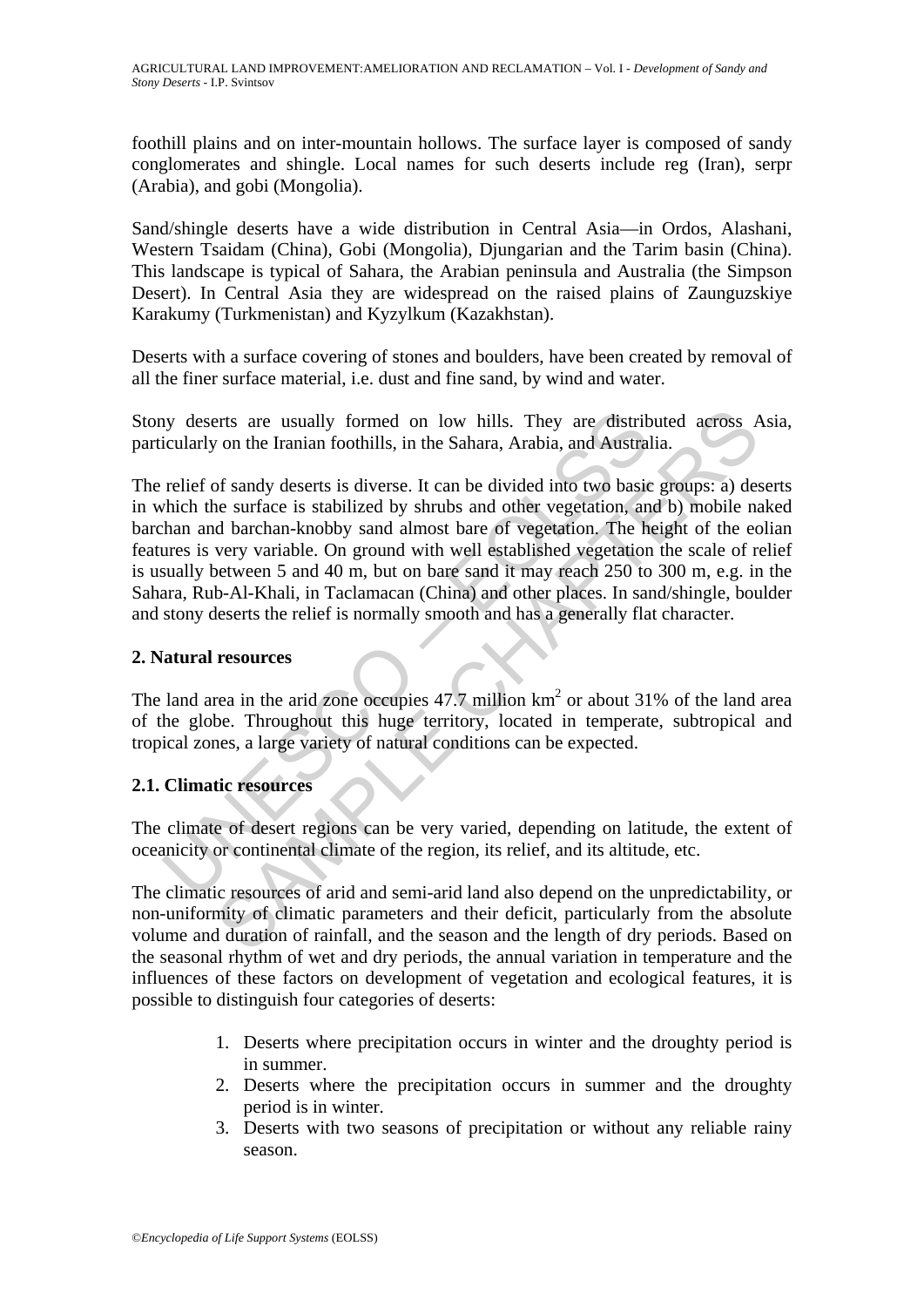4. Deserts where there is no natural seasonal rhythm of precipitation, or precipitation is generally very rare.

Despite the large variation in the natural conditions of the deserts of the world, it is possible to observe certain common features:

- Firstly, they have common features of climate: extreme droughtiness, constant moisture deficit and great excess of evaporation over precipitation.
- Secondly, the classical features of desert hydrology—the presence of ephemeral and temporary rivers, and lakes without any outlet and which dry out for part of the year.
- Thirdly, soil horizons in which plant roots may be found are similar in all deserts. Their moisture content and the dynamics of the water regime is completely dependent on the amount and timing of atmospheric precipitation, temperature regime and intra-soil condensation.

### **2.2. Water resources**

The total stock of water on the Earth is estimated to be approximately 14 billion  $km<sup>3</sup>$ , of which 3.5 billion  $km^3$  or 25%, is freshwater. Only about 134 million  $km^3$  of freshwater circulate annually, as the great majority of the world's freshwater is unavailable, except on a very long timescale, being locked in glaciers, ice sheets and groundwater.

The moisture content and the dynamics of<br>deserts. Their moisture content and the dynamics of completely dependent on the amount and timing<br>precipitation, temperature regime and intra-soil conder<br>**Water resources**<br>total sto From the motions in winter paramotous may be found at similar deserts. Their moisture content and the dynamics of the water regin completely dependent on the amount and timing of atmosph precipitation, temperature regime a The resources of surface freshwater of deserts represent less than 1% of the total volume of the earth's river flow. Rivers flowing through arid land are generally transit rivers, draining remote areas which receive higher rainfall. The valleys of large rivers flowing through arid territories have been the cradles of many civilizations, centers of agriculture, culture etc.

# **2.3. Soils and soil resources**

The soil cover of deserts is indicated by the surface material, which may be sandy, stony, shingle or various crusts—limy, gypsum, or salty. Many soils from specified formations have a relict character. Sandy deserts are the most widespread, comprising up to half of the total area of present-day deserts.

The degree of agricultural development of arid land in different places is variable and depends on the character of the soil cover. The most significant concentration of arable land in arid regions is usually associated with alluvial plains. In many countries this land is centered around an oasis.

In Africa only 7% of arid land is used for arable cultivation or permanent crops, but in Asia the figure is as high as 41%. The practice of rainfall agriculture (bogara) is widespread in arid regions, focusing on cultivation of cereals, using only natural atmospheric precipitation. Traditional culture of wheat, sorghum, barley, and millet is strongly associated with semi-arid areas, where the sparse rainfall confers a high level of risk to the production of the crop.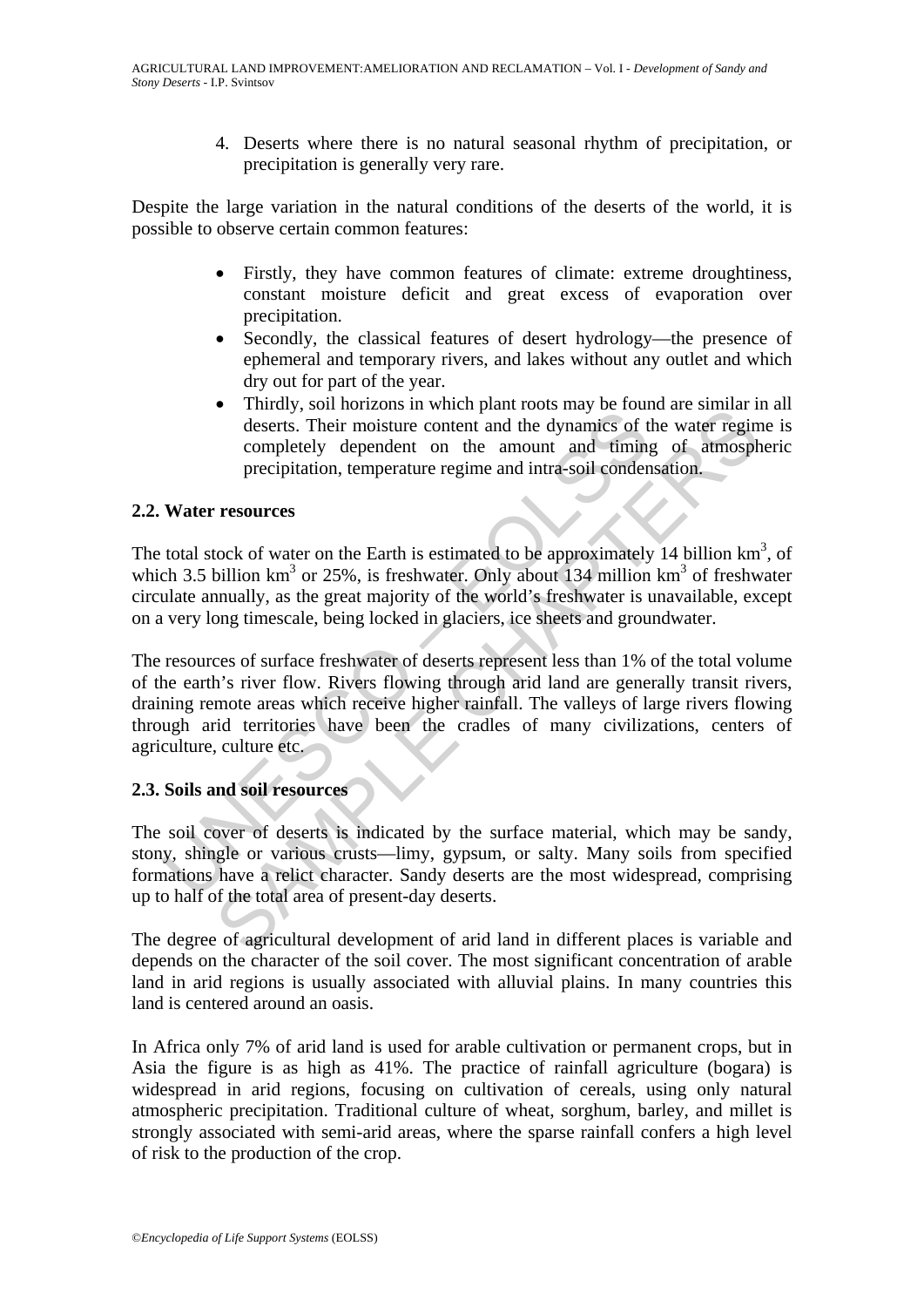The growth of the human population and the widespread use of agricultural land for industry and transportation leads to expansion of the agricultural area, often onto marginal land on the climatic and edaphic limits for production of cereals. This often leads to land degradation.

It is necessary to use irrigation on most arable farmland in arid areas. This represents a third of all the irrigated land in the world—more than 100 million ha out of a total of 264.8 million ha. The largest area of irrigated land, exceeding 1 million ha, is concentrated in Asia. Of this, 46 million ha is in the former Soviet republics of Central Asia, Pakistan, Iran, and Iraq; North and Central America (mainly USA and Mexico) has 21.8 million ha, and Africa has 7.9 million ha (mainly in Egypt, Sudan, and the Republic of South Africa).

In arid regions huge areas are used as pasture—grazing for sheep (c. 30%), goats (60 to 70%) and more half the world's stock of large horned cattle. The wood resources of arid territories are generally insignificant and of low productivity. Other land is unproductive and includes land used for settlements, industry and transportation.

rid regions huge areas are used as pasture—grazing for sheep (c.<br>
i) and more half the world's stock of large horned cattle. The woo tories are generally insignificant and of low productivity. Other la<br>
includes land used The methods used and the pattern adopted in management of arid land is often irrational and results in frequent transformation of areas and borders, and temporary removal from economic production, thus incurring additional capital investment for reclamation. As the population increases, such problems are exacerbated. Each additional person requires 0.3 to 0.5 ha for food production and 0.07 to 0.08 ha for housing and infrastructure.

# **2.4. Plant resources**

The bioefficiency of natural and artificial plant communities in desert ecosystems is very low. It is determined by features of soil cove and hydrothermal conditions, and is also influenced by the structure of growing plants.

ions huge areas are used as pasture—grazing for sheep (c. 30%), goats (enore half the world's stock of large horned cattle. The wood resources of the generally insignificant and of low productivity. Other land is unproduct The vegetation of deserts is generally sparse, but areas with a good hydrothermal regime (e.g. oases, valleys and river deltas, land around freshwater lakes, and areas of groundwater seepage) can have very different and diverse plant communities. On the other hand, areas with a deficiency of soil and atmospheric moisture usually have dense soils, and excess harmful soluble salts (e.g. barchan sands, degraded pastures, takyrs, solonchaks). They are generally either lacking in vegetation or it is present only as individual specimens.

Endemic plants invariably comprise the great majority of natural vegetation cover. The biomass is always low but can vary from 5 to 6 t/ha in the sandy deserts of Central Asia (with much black saxaul) down to only a few kg/ha in the most droughty deserts of Africa.

#### **3. Trees and shrubs of the arid zone**

In the harsh ecological conditions of the arid zone, the only plants to be found are those adapted to hot, dry conditions. Practically all these plants have thermoregulation mechanisms to prevent damage from excess temperature and a tolerable water regime.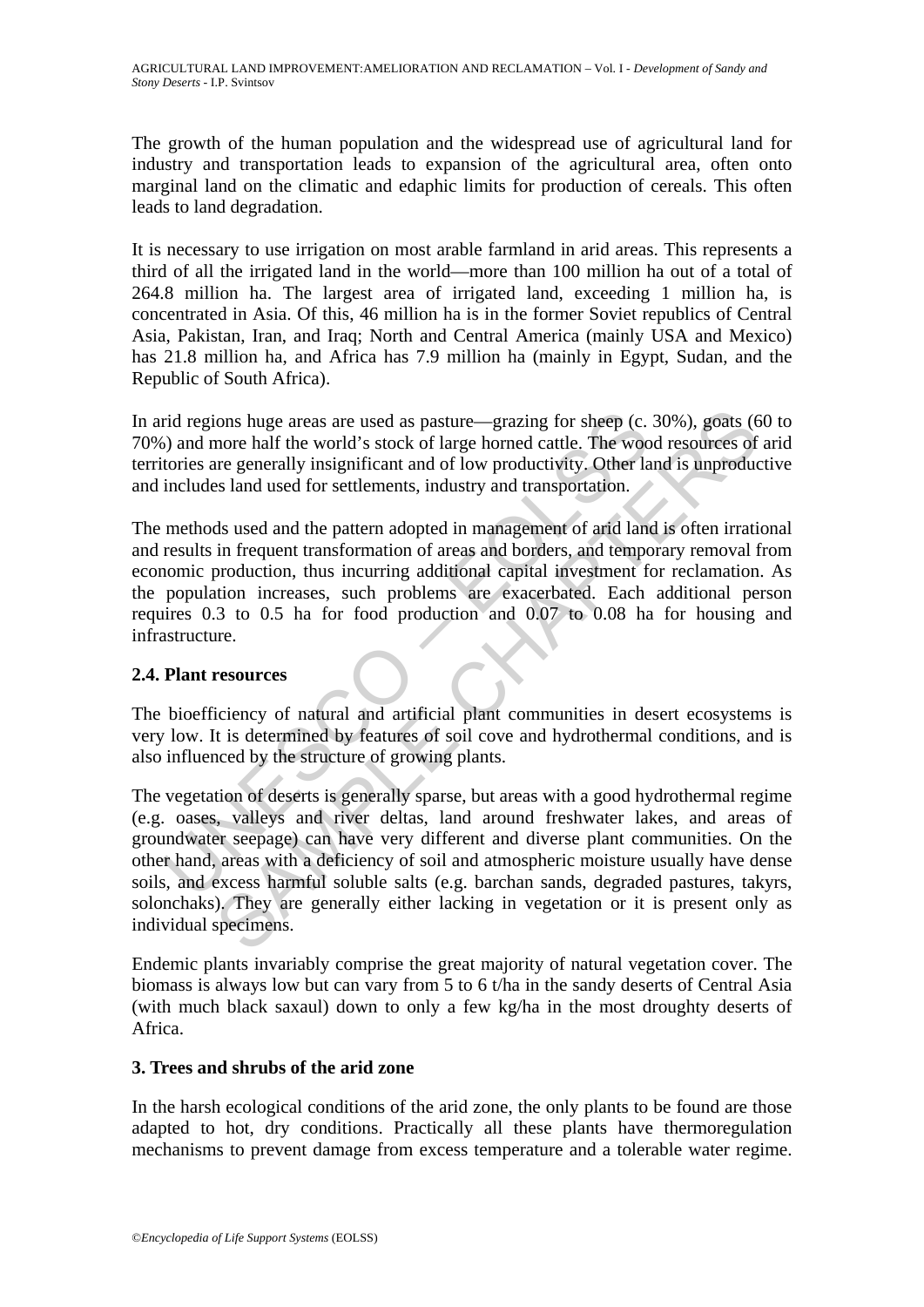The different kinds of adaptation are very varied and require specialized morphological and anatomic features for water and osmotic balance.

The physiological adaptive attributes include features concerned with photosynthesis, respiration, transpiration, the ability of the protoplast to tolerate high temperatures, osmotic balance, and synthesis of water-retaining material.

The biological forms of the adaptations are reflected in the rhythm and rate of development, conferring the ability to live and grow during favorable conditions of heat and moisture, and surviving unfavorable conditions of temperature and drought in an anabiotic condition, e.g. dormancy.

Plant species can be subdivided, according to their ecological adaptations, into different phytocenoses. The plant species all differ in their specific structures, and their seasonality. The originality of floristic structures is well illustrated by the adaptations of the endemic plants of the deserts of the world (many of which are effectively genetically isolated).

# **3.1. Psammophytes**

Many of the most interesting plants which grow in the arid zone are psammophytes plants which live on friable or even mobile sands. Adaptations to a mobile substrate include the ability to regrow after part of the plant has been covered with sand, and to develop numerous roots from runners growing on the surface.

When the roots are exposed by a blow-out, vegetative shoots can appear. Both shots and roots are protected by thickenings which consist mainly of large cells or parenchyma, and they have storage devices to hold both starch and water.

tocenoses. The plant species all differ in their specific striven<br>onality. The originality of floristic structures is well illustrated by<br>endemic plants of the deserts of the world (many of which are effected).<br>**Psammophyt** ises. The plant species all differ in their specific structures, and 1<br>
The originality of floristic structures is well illustrated by the adaptation<br>
c plants of the deserts of the world (many of which are effectively ge The root system of psammophytes is original. For tree-like forms the lateral roots are distributed in the top horizons to a depth of 25 to 30 m. The tap root is strong and can descend to a depth of 20 to 25 m. The fruits of psammophytes also have specialized adaptations. Many have wings, bristles or hairs to enable them to ride on the wind, ensuring wide distribution across the desert.

In the sandy deserts of Central Asia psammophilic vegetation is represented by various species of *Calligonum, Ammodendron conollyi, Eremosparton flaccidum, Smirnovia turcestana, Caragana microphylla, Heliotropium arguzioides, Tournefortia sogdiana, Arisanta tectorium,* etc.

- -

-

TO ACCESS ALL THE **22 PAGES** OF THIS CHAPTER, Visit[: http://www.eolss.net/Eolss-sampleAllChapter.aspx](https://www.eolss.net/ebooklib/sc_cart.aspx?File=E5-09-02-05)